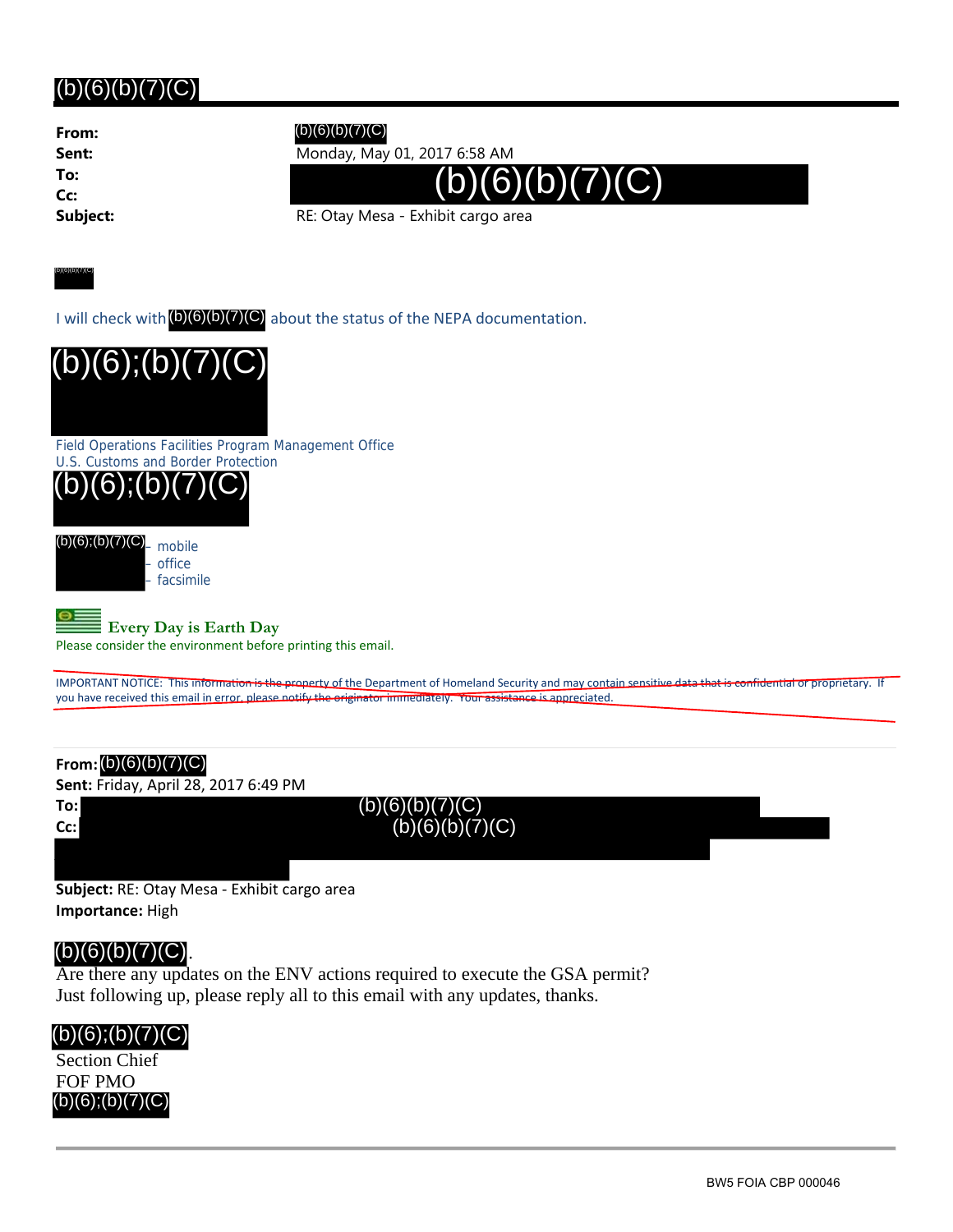| From:<br>(b)(6)<br>Sent: Monday, April 24, 2017 12:08:01 PM<br>(b)(6)(b)(7)(C)<br>To:<br>$(b)(6)(b)(7)(\overline{C})$<br>Cc:<br>Subject: Re: Otay Mesa - Exhibit cargo area                                                                                                                                                                |
|--------------------------------------------------------------------------------------------------------------------------------------------------------------------------------------------------------------------------------------------------------------------------------------------------------------------------------------------|
| OK, so all of CBP/BP's activities will occur in the 75 - 100' corridor on the east side of the site?                                                                                                                                                                                                                                       |
| On Mon, Apr 24, 2017 at 9:06 AM,<br>C)<br>(b)<br>6)<br>wrote:<br>D)                                                                                                                                                                                                                                                                        |
| All: see attached. <sup>(DIGID</sup> IO) let me know if you need me to make any changes to this.                                                                                                                                                                                                                                           |
| $(b)(6)$ ; $(b)(7)(C)$<br><b>LMI</b><br>$(b)(6)$ ; $(b)(7)(C)$                                                                                                                                                                                                                                                                             |
| <b>Complex Problems. Practical Solutions.</b><br>www.lmi.org                                                                                                                                                                                                                                                                               |
| (b)(6)(b)(7)(C)<br>From:<br>Sent: Monday, April 24, 2017 11:52 AM<br>Toi<br>(b)(6)(b)(7)(C)<br>Cc:<br>Subject: [EXTERNAL] RE: Otay Mesa - Exhibit cargo area                                                                                                                                                                               |
| Importance: High<br>Alcon,                                                                                                                                                                                                                                                                                                                 |
| (b)(6);(b)(7)(C), (b) (7)(F), GSA<br>(b)(6)(b)(7)(C)<br>Myself,<br>had our meeting this morning to discuss the GSA NEPA concerns<br>(items 1 and 2) and attempted to understand the BPAM use of the area for the license and complete the exhibit.<br>as you were not albe to attend, I did the best I could to help guide the discussion. |
| $(5)$ , GSA                                                                                                                                                                                                                                                                                                                                |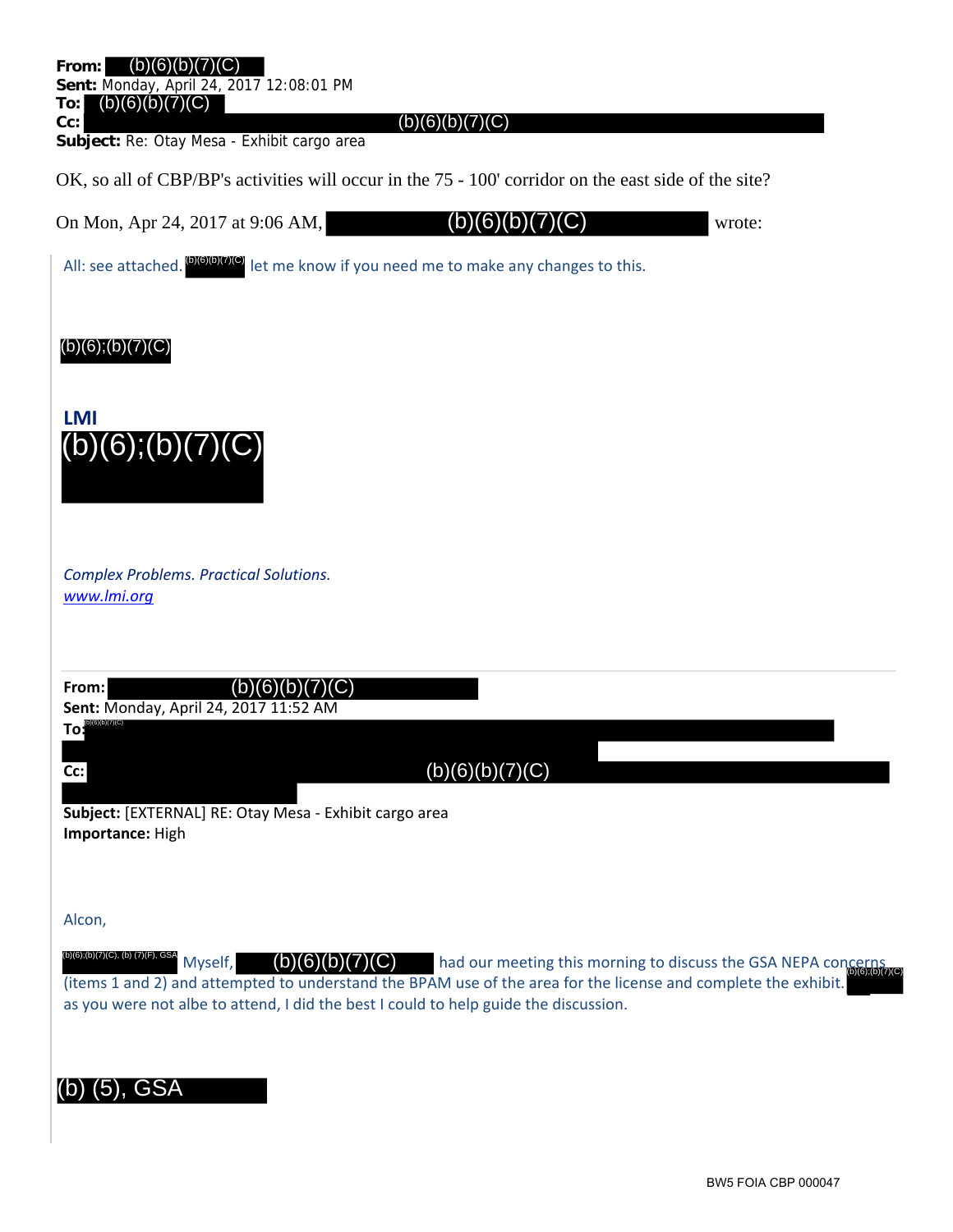# (b) (5), GSA, (b)(6);(b)(7)(C), CBP

# (b) (5), GSA, (b)(6);(b)(7)(C), CBP

Action Items;

1.  $(b)(6)(b)(7)(C)$  – develop a description of use for the area along with a google earth plan noting affected areas (COB today and submit to GSA for coordination).

2.  $(b)(6)(b)(7)(C)$  – confirm any SHPO remaining activities, and complete the CATEX with driveway access noted to include into the GSA license and Exhibit.

As a reference  $-\frac{(b)(6)(b)(7)(C)}{b}$  will be out of office beginning Wednesday and  $\frac{(b)(6)(b)(7)(C)}{b}$  will be out beginning Friday.

## $\mathsf{p}(6)$ ; $\mathsf{b}(7)$ (C) $\mathsf{p}_{\mathsf{M}}$ p, leed ap bd&c

Section Chief

Laguna Niguel Regional Office

Field Operations Facilities PMO

Office of Facilities & Asset Management

U.S. Customs and Border Protection

Department of Homeland Security

# $(b)(6);(b)(7)(C)$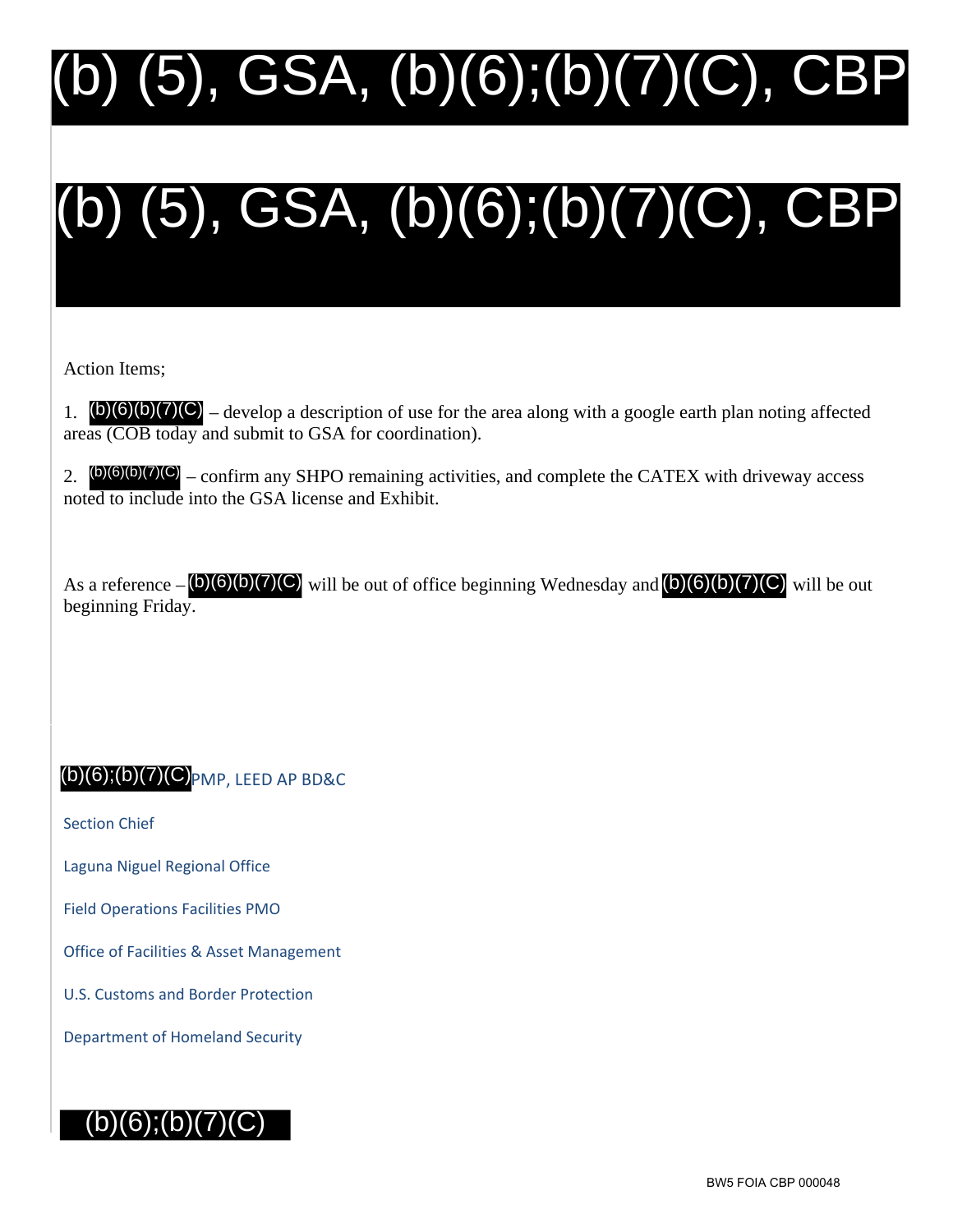(b)(6);(b)(7)(C) <sub>Office</sub>

Mobile

Email:  $(b)(6)$ ; $(b)(7)(C)$ 

(b)(6);(b)(7)(C)

‐‐‐‐‐Original Appointment‐‐‐‐‐

**From:** (b)(6)(b)(7)(C)

**Sent:** Monday, April 24, 2017 7:07 AM

 $(b)(6)(b)(7)(C)$ 

**Cc:**

**To:**

 $(b)(6)(b)(7)(C)$ 

**Subject:** Otay Mesa ‐ Exhibit cargo area

**When:** Monday, April 24, 2017 8:15 AM‐9:00 AM (UTC‐08:00) Pacific Time (US & Canada).

**Where:**  $(b)(6)(b)(7)(C)$ 

**Importance:** High

Alcon,

We will have a quick tag up to discuss GSA's NEPA ENV questions within the attached email and discuss a modification to the license for the prototype wall access.

Teleconference line;

### (b)(6)(b)(7)(C)



<< Message: RE: Otay Mesa Cargo (undeveloped lot) - access and parking >>

**From:** (b)(6);(b)(7)(C), (b) (7)(F), GSA**Sent:** Saturday, April 22, 2017 12:24:55 AM **To:** (b)(6)(b)(7)(C) (b)(6);(b)(7)(C) office<br>
Mobile<br>
Email: (b)(6);(b)(7)(C) office<br>
Mobile<br>
Email: (b)(6);(b)(<br>
(b)(6);(b)(<br>
(b)(6);(b)(7)(C)<br>
Sent: Monday, April 24,<br>
To:<br>
Subject: Otay Mesa - Ext<br>
When: Monday, April 24<br>
Where: (b)(6)(b)(

**Subject:** Otay Mesa

,

Can we speak Monday morning? I need to prepare an exhibit to call communicate the plan for BP's use of the site.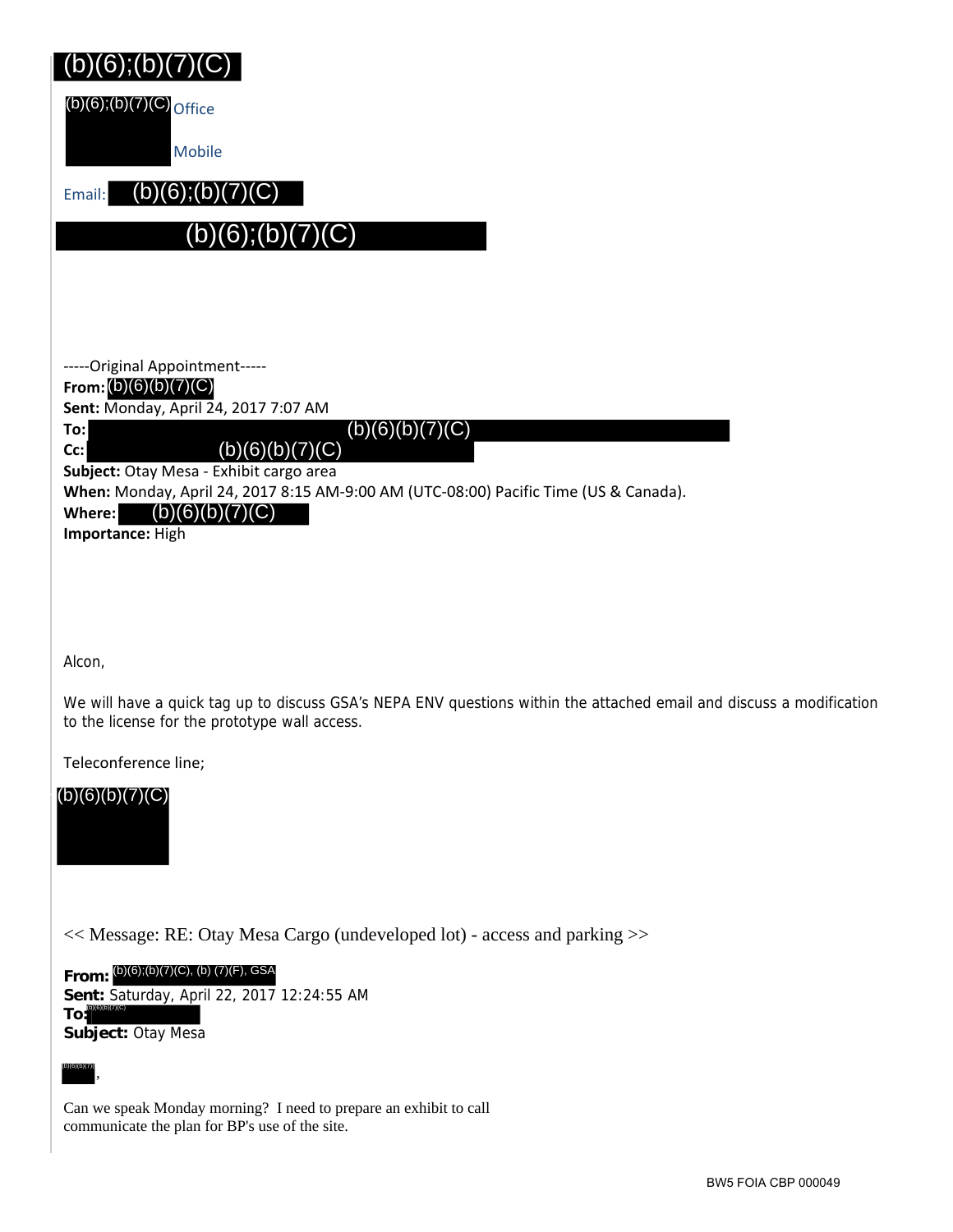BW5 FOIA CBP 000050

I hope you have a good weekend, I look forward to speaking with you on Monday.

Sent from my iPhone

Thank you.

(b)(6);(b)(7)(C), (b) (7)(F), GSA

Teleconference line;

(b)(6);(b)(7)(C)

# -- (b)(6);(b)(7)(C), (b) (7)(F), GSA

(P (M (b)(6);(b)(7)(C), (b) (7)(F), GSA

(b)(6);(b)(7)(C), (b) (7)(F), GSA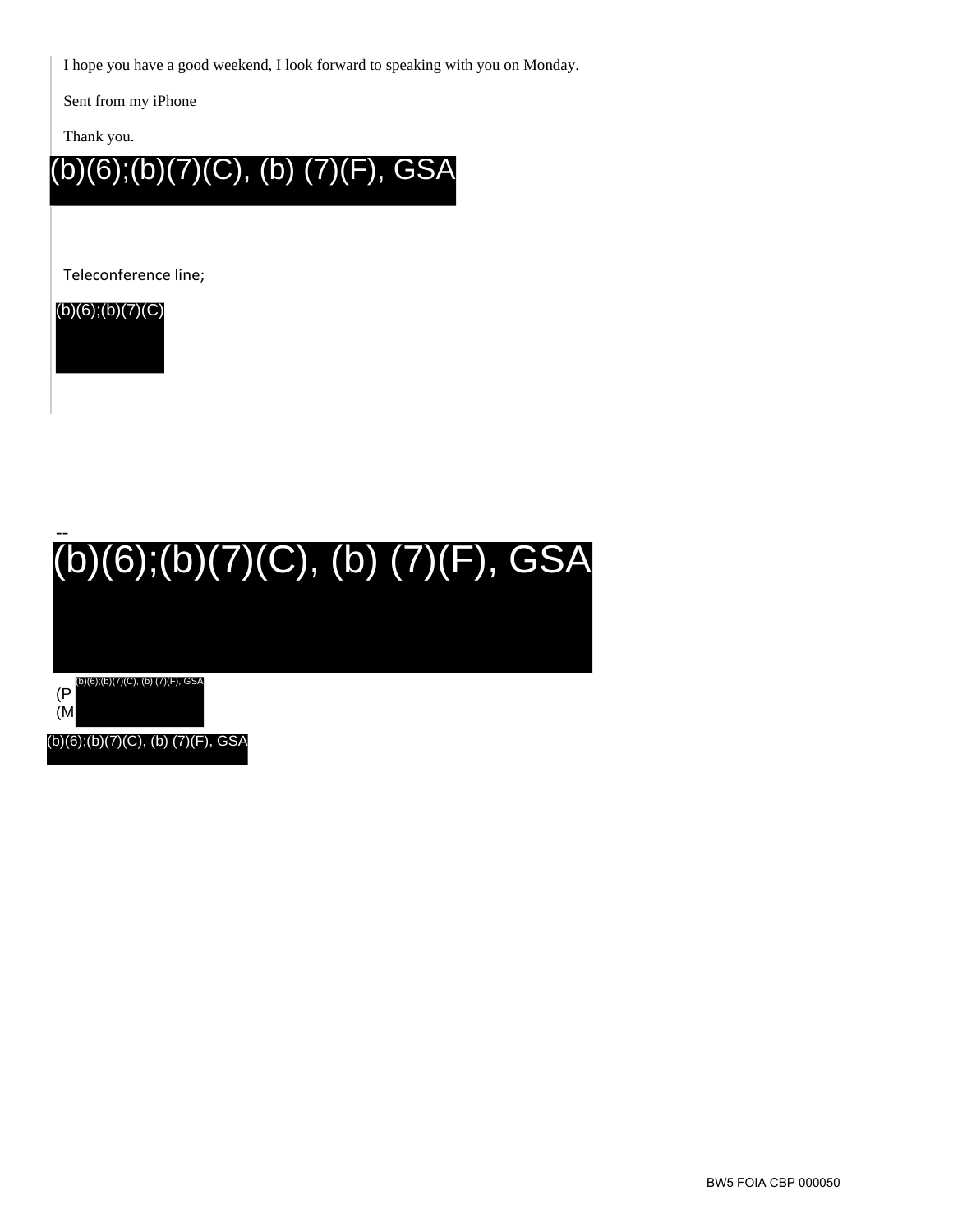**From: To: Cc:**

 $(b)(6)(b)(7)(C)$ 

**Sent:** Tuesday, April 25, 2017 6:14 AM  $(b)(6)(b)(7)(C)$ 

**Subject:** RE: [EXTERNAL] Re: Otay Mesa - Exhibit cargo area

Yes, BPAM will be preparing the CATEX for the prototype area and use of the GSA property for the access road. We will coordinate with . (b)(6)(b)(7)(C)



**Subject:** FW: [EXTERNAL] Re: Otay Mesa - Exhibit cargo area

#### Hey (b)(6)(b)(7)(C)

Just want to make sure that you are communicating directly with each other on this action. BPAM was planning on doing the CATEX for this action per conversation with  $[6)(6)(5)(7)(C)$ . I would recommend keeping this in their wheelhouse since they will have to deal with all aspects related to use of the corridor. FOF may best act as a facilitator with GSA and provider of any site details and data.

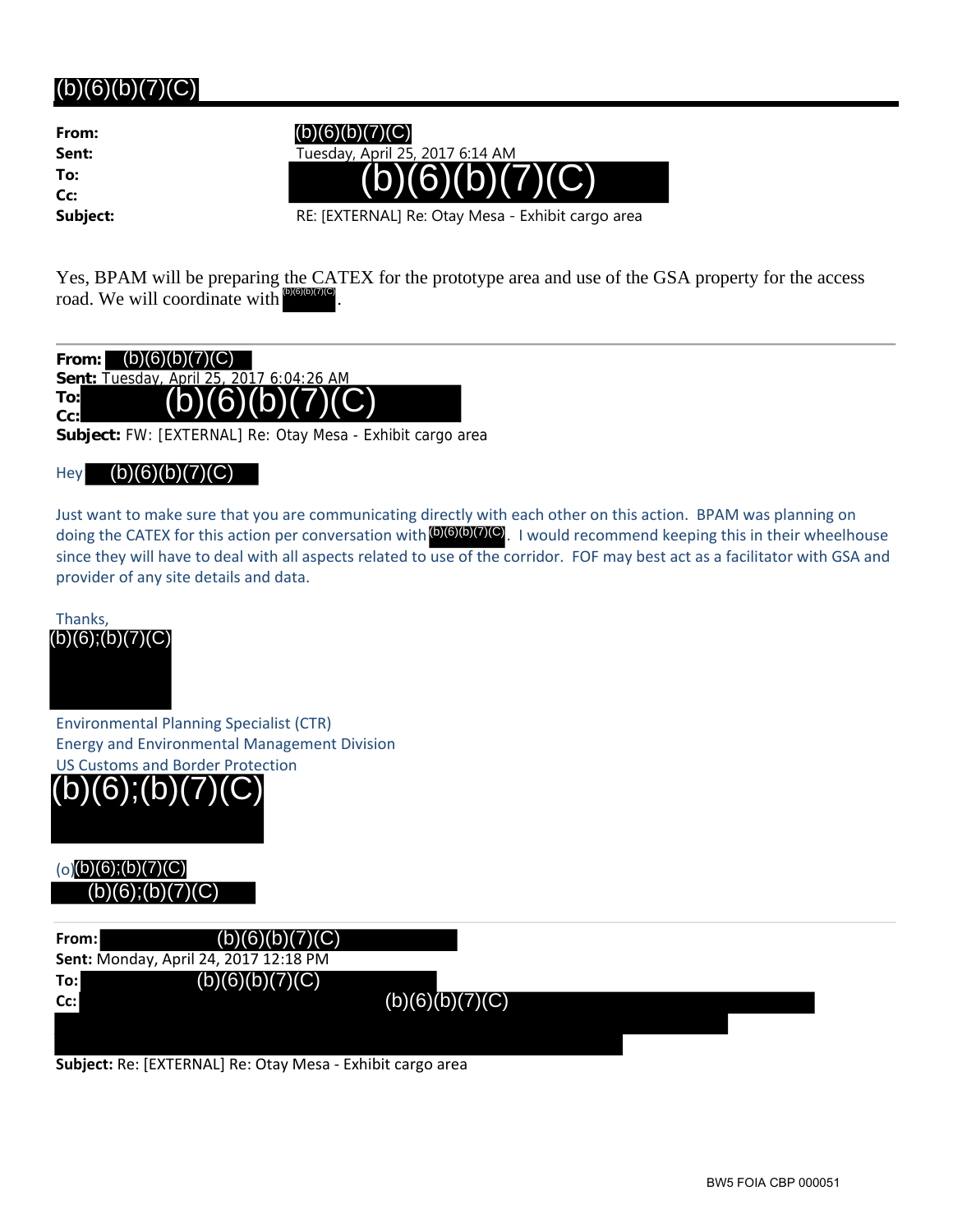Yes. All on the east side

Sent using OWA for iPhone

| (b)(6)(b)(7)(C)<br>From:<br>Sent: Monday, April 24, 2017 12:08:01 PM<br>(b)(6)(b)(7)(C)<br>To:<br>(b)(6)(b)(7)(C)<br>Cc:<br>Subject: [EXTERNAL] Re: Otay Mesa - Exhibit cargo area                                                                                                                                                                                                                |
|---------------------------------------------------------------------------------------------------------------------------------------------------------------------------------------------------------------------------------------------------------------------------------------------------------------------------------------------------------------------------------------------------|
| OK, so all of CBP/BP's activities will occur in the 75 - 100' corridor on the east side of the site?                                                                                                                                                                                                                                                                                              |
| On Mon, Apr 24, 2017 at 9:06 AM,<br>(6)<br>(C)<br>(b)<br>b()<br>$>$ wrote:<br>All: see attached. Anthony let me know if you need me to make any changes to this.                                                                                                                                                                                                                                  |
| $(b)(6)$ ; $(b)(7)(C)$                                                                                                                                                                                                                                                                                                                                                                            |
| <b>LMI</b><br>(b)(6); (b)(7)(C)                                                                                                                                                                                                                                                                                                                                                                   |
| <b>Complex Problems. Practical Solutions.</b><br>www.lmi.org                                                                                                                                                                                                                                                                                                                                      |
| (b)(6)(b)(7)(C)<br>From:                                                                                                                                                                                                                                                                                                                                                                          |
| Sent: Monday, April 24, 2017 11:52 AM<br>(b)(6)(b)(7)(C)<br>To:                                                                                                                                                                                                                                                                                                                                   |
| $\,>$<br>(b)(6)(b)(7)(C)<br>Cc:                                                                                                                                                                                                                                                                                                                                                                   |
| Subject: [EXTERNAL] RE: Otay Mesa - Exhibit cargo area<br>Importance: High                                                                                                                                                                                                                                                                                                                        |
| Alcon,<br>(6);(b)(7)(C), (b) (7)(F), GSA<br>Myself,<br>$\mathsf{(b)}\mathsf{(6)}\mathsf{(b)}\mathsf{(7)}\mathsf{(C)}$ had our meeting this morning to discuss the GSA NEPA concernation<br>(items 1 and 2) and attempted to understand the BPAM use of the area for the license and complete the exhibit.<br>as you were not albe to attend, I did the best I could to help guide the discussion. |
| (b) (5), GSA                                                                                                                                                                                                                                                                                                                                                                                      |
| (b) (5), GSA, (b)(6);(b)(7)(C), CBP)                                                                                                                                                                                                                                                                                                                                                              |
| (b) (5), GSA, (b)(6);(b)(7)(C), CBP                                                                                                                                                                                                                                                                                                                                                               |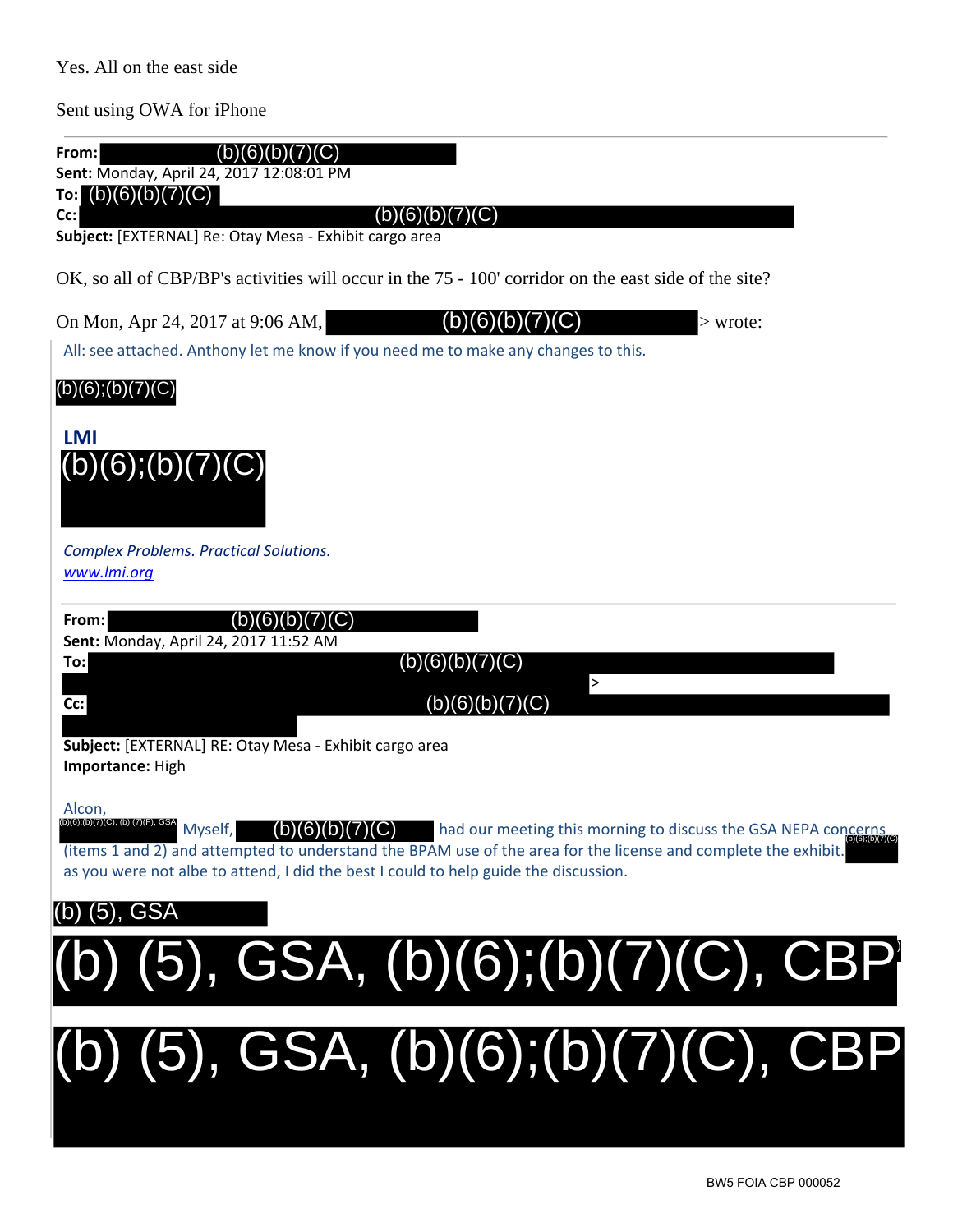Action Items;

1.  $(b)(6)(b)(7)(C)$  – develop a description of use for the area along with a google earth plan noting affected areas (COB today and submit to GSA for coordination).

2.  $(b)(6)(b)(7)(C)$  – confirm any SHPO remaining activities, and complete the CATEX with driveway access noted to include into the GSA license and Exhibit.

As a reference  $-\frac{(b)(6)(b)(7)(C)}{b}$  will be out of office beginning Wednesday and  $\frac{(b)(6)(b)(7)(C)}{b}$  will be out beginning Friday.

### $(b)(6);(b)(7)(C)$

Section Chief

Laguna Niguel Regional Office Field Operations Facilities PMO Office of Facilities & Asset Management U.S. Customs and Border Protection Department of Homeland Security



‐‐‐‐‐Original Appointment‐‐‐‐‐

**From:** (b)(6)(b)(7)(C)

**Sent:** Monday, April 24, 2017 7:07 AM

**To: Cc:**

# $(b)(6)(b)(7)(C)$

**Subject:** Otay Mesa ‐ Exhibit cargo area

**When:** Monday, April 24, 2017 8:15 AM‐9:00 AM (UTC‐08:00) Pacific Time (US & Canada).

Where: (b)(6)(b)(7)(C) #

**Importance:** High

Alcon,

We will have a quick tag up to discuss GSA's NEPA ENV questions within the attached email and discuss a modification to the license for the prototype wall access.

Teleconference line;  $(b)(6)(b)(7)(C)$ 

<< Message: RE: Otay Mesa Cargo (undeveloped lot) - access and parking >>

**From: Sent:** Saturday, April 22, 2017 12:24:55 AM (b)(6);(b)(7)(C), (b) (7)(F), GSA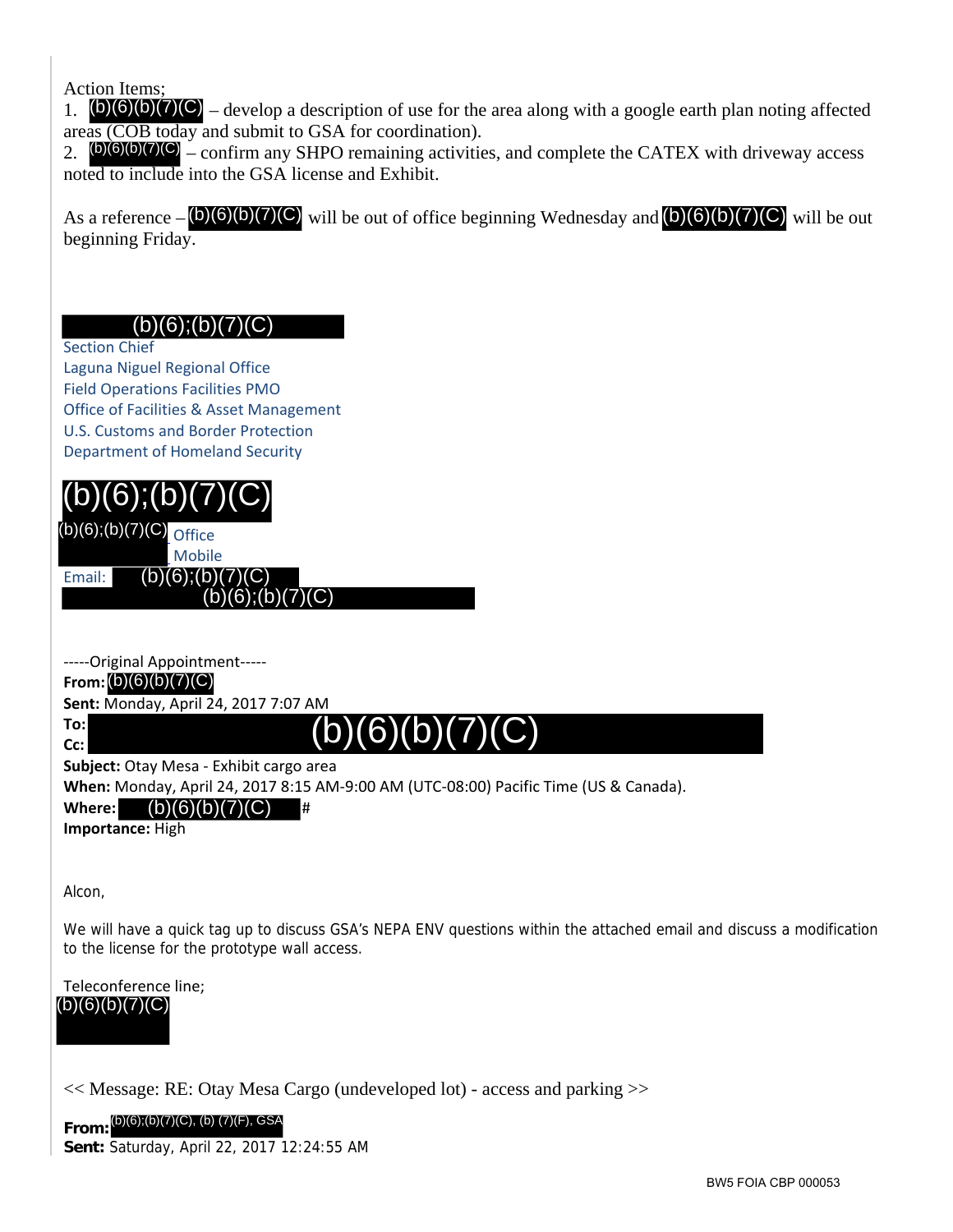**Subject:** Otay Mesa



,

Can we speak Monday morning? I need to prepare an exhibit to call communicate the plan for BP's use of the site.

I hope you have a good weekend, I look forward to speaking with you on Monday.

Sent from my iPhone

Thank you.



Teleconference line;  $(b)(6)$ ; $(b)(7)(C)$ 

# -- (b)(6);(b)(7)(C), (b) (7)(F), GSA

(P) (b)(6);(b)(7)(C), (b) (7)(F), GSA

(M

(b)(6);(b)(7)(C), (b) (7)(F), GSA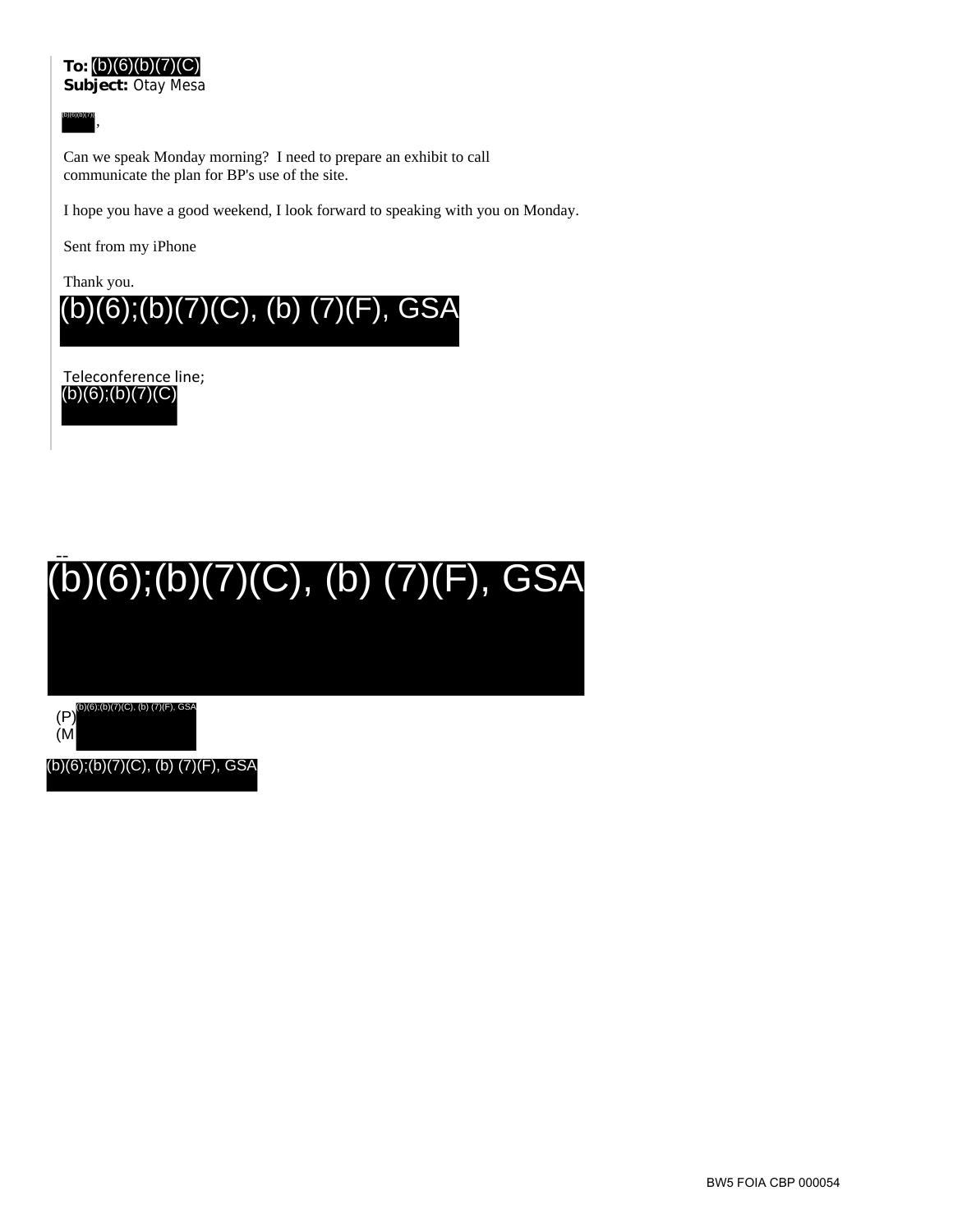**From: To: Cc:**

(b)(6)(b)(7)(C)



Importance: High

BPAM,

I just wanted to verify that BPAM is preparing the CATEX for the use of the Otay Mesa site for the prototype fence project, and will be coordinating a site visit to survey for burrowing owls.

Thanks,



\_\_\_\_\_\_\_\_\_\_\_\_\_\_\_\_\_\_\_\_\_\_\_\_\_\_\_\_\_\_\_\_\_\_\_\_\_\_\_\_\_\_\_\_\_ **From:** (b)(6)(b)(7)(C) **Sent:** Monday, April 24, 2017 11:52 AM

| To: | __<br>(b)(6)(b)(7)(C) |
|-----|-----------------------|
|     |                       |
| Cc: | (b)(6)(b)(7)(C)       |
|     |                       |

**Subject:** RE: Otay Mesa ‐ Exhibit cargo area **Importance:** High

Alcon,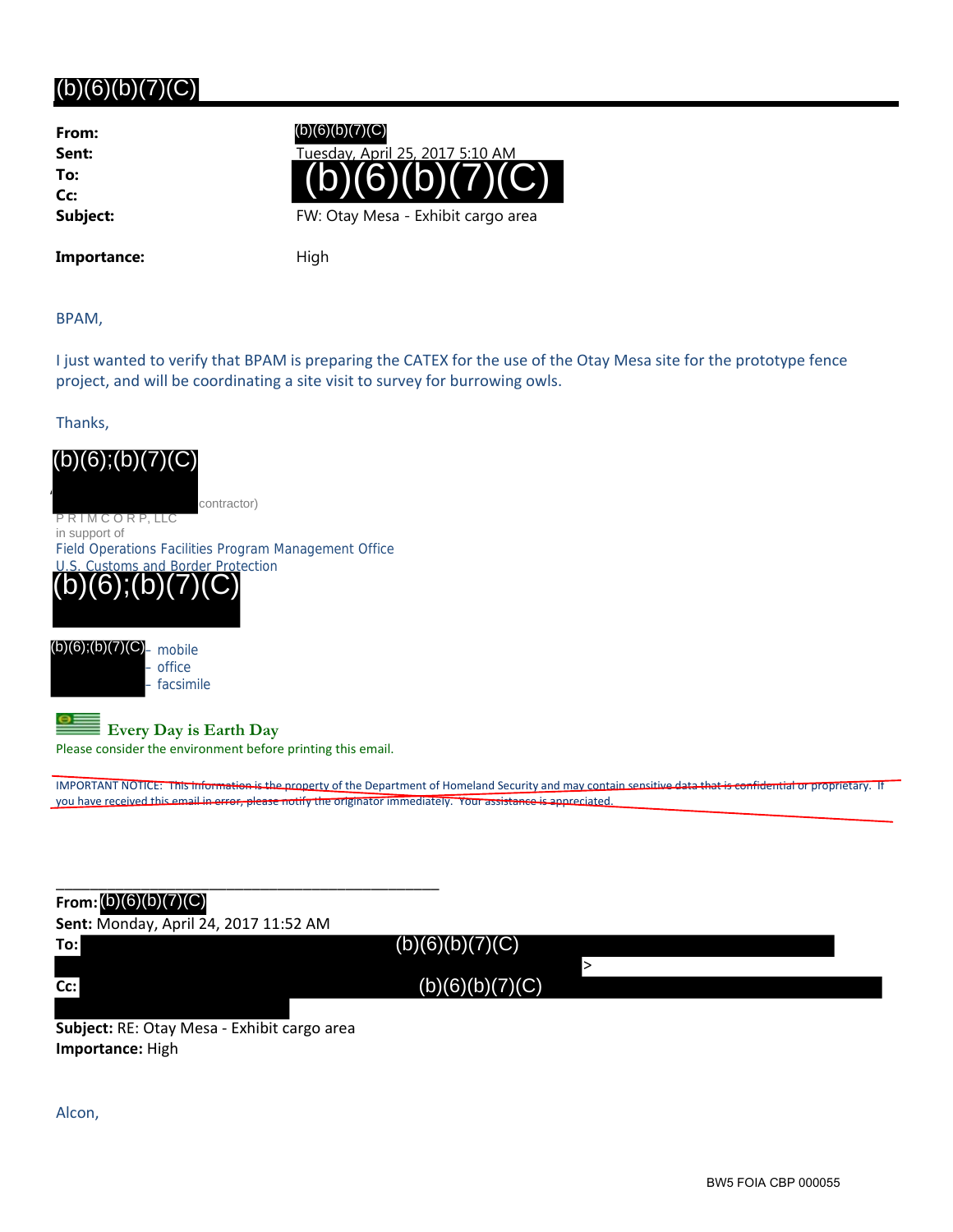Myself,  $\bigcirc$  (b)(6)(b)(7)(C) had our meeting this morning to discuss the GSA NEPA contractor  $(i$ tems 1 and 2) and attempted to understand the BPAM use of the area for the license and complete the exhibit. you were not albe to attend, I did the best I could to help guide the discussion. (b)(6);(b)(7)(C), (b) (7)(F), GSA

## (b) (5), GSA

# (b) (5), GSA, (b)(6);(b)(7)(C), CBP (b) (5), GSA, (b)(6);(b)(7)(C), CBP

Action Items;

- 1.  $(b)(6)(b)(7)(C)$  develop a description of use for the area along with a google earth plan noting affected areas (COB today and submit to GSA for coordination).
- 2.  $(b)(6)(b)(7)(C)$  confirm any SHPO remaining activities, and complete the CATEX with driveway access noted to include into the GSA license and Exhibit.

As a reference  $-\frac{(b)(6)(b)(7)(C)}{b}$  will be out of office beginning Wednesday and  $\frac{(b)(6)(b)(7)(C)}{b}$  will be out beginning Friday.

## (b)(6);(b)(7)(C)

Section Chief

Laguna Niguel Regional Office Field Operations Facilities PMO Office of Facilities & Asset Management U.S. Customs and Border Protection Department of Homeland Security

# $\vert (b)(6) ;(b)(7)(C)$

|          | $(b)(6); (b)(7)(C)$ Office |    |
|----------|----------------------------|----|
|          | Mobile                     |    |
| Email: I | (b)(6); (b)(7)(C)          |    |
|          | (b)(6); (b)(7)(C)          | 3. |

‐‐‐‐‐Original Appointment‐‐‐‐‐ **From:** (b)(6)(b)(7)(C) **Sent:** Monday, April 24, 2017 7:07 AM

 $(b)(6)(b)(7)(C)$ 

**Subject:** Otay Mesa ‐ Exhibit cargo area

**When:** Monday, April 24, 2017 8:15 AM‐9:00 AM (UTC‐08:00) Pacific Time (US & Canada).

#### **Where:**  $(b)(6)(b)(7)(C)$

**Importance:** High

**To: Cc:**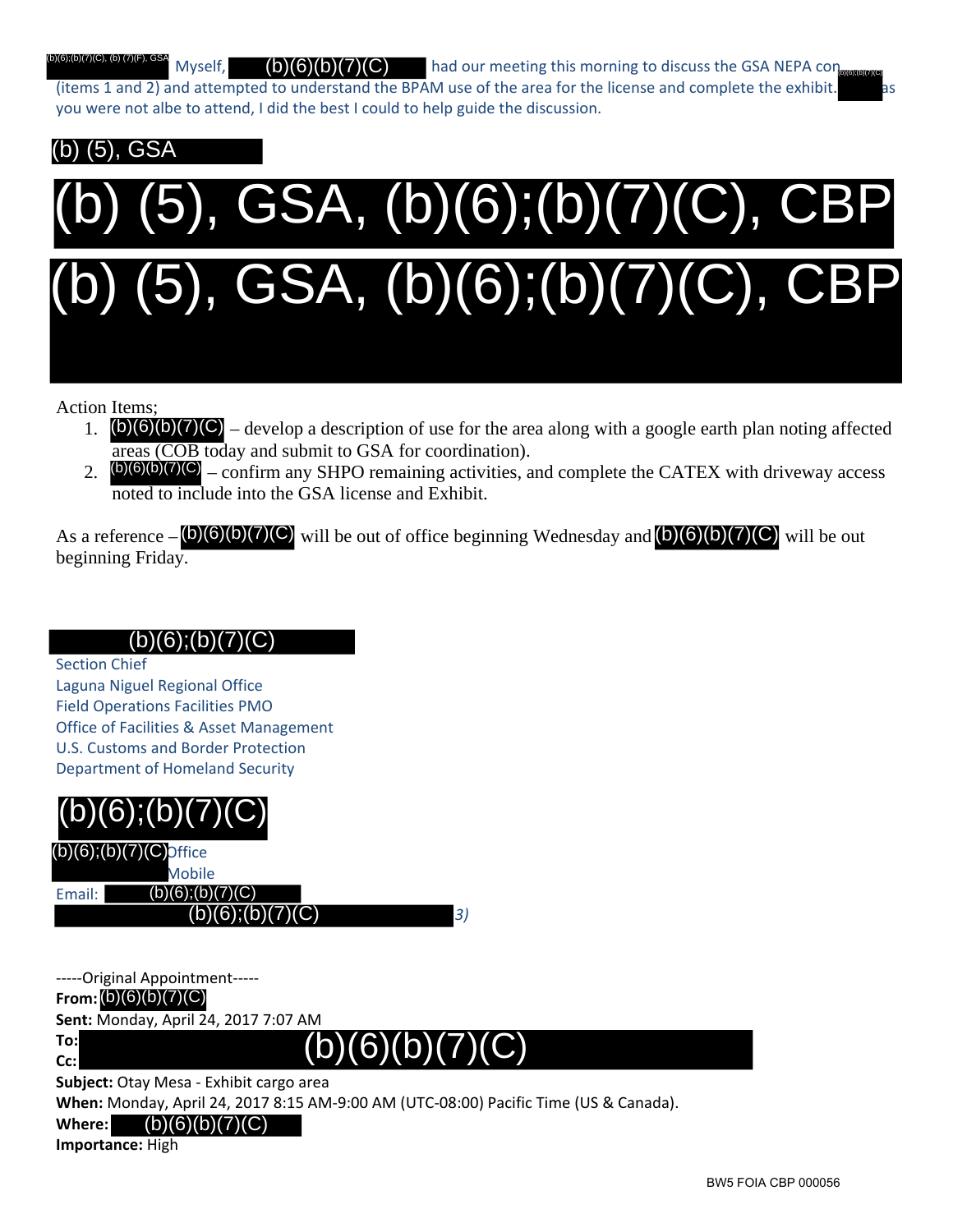Alcon,

We will have a quick tag up to discuss GSA's NEPA ENV questions within the attached email and discuss a modification to the license for the prototype wall access.



<< Message: RE: Otay Mesa Cargo (undeveloped lot) - access and parking >>

**From:** (b)(6);(b)(7)(C), (b) (7)(F), GSA **Sent:** Saturday, April 22, 2017 12:24:55 AM **To:** (b)(6)(b)(7)(C) **Subject:** Otay Mesa



Can we speak Monday morning? I need to prepare an exhibit to call communicate the plan for BP's use of the site.

I hope you have a good weekend, I look forward to speaking with you on Monday.

Sent from my iPhone

Thank you.



Teleconference line; (b)(6);(b)(7)(C)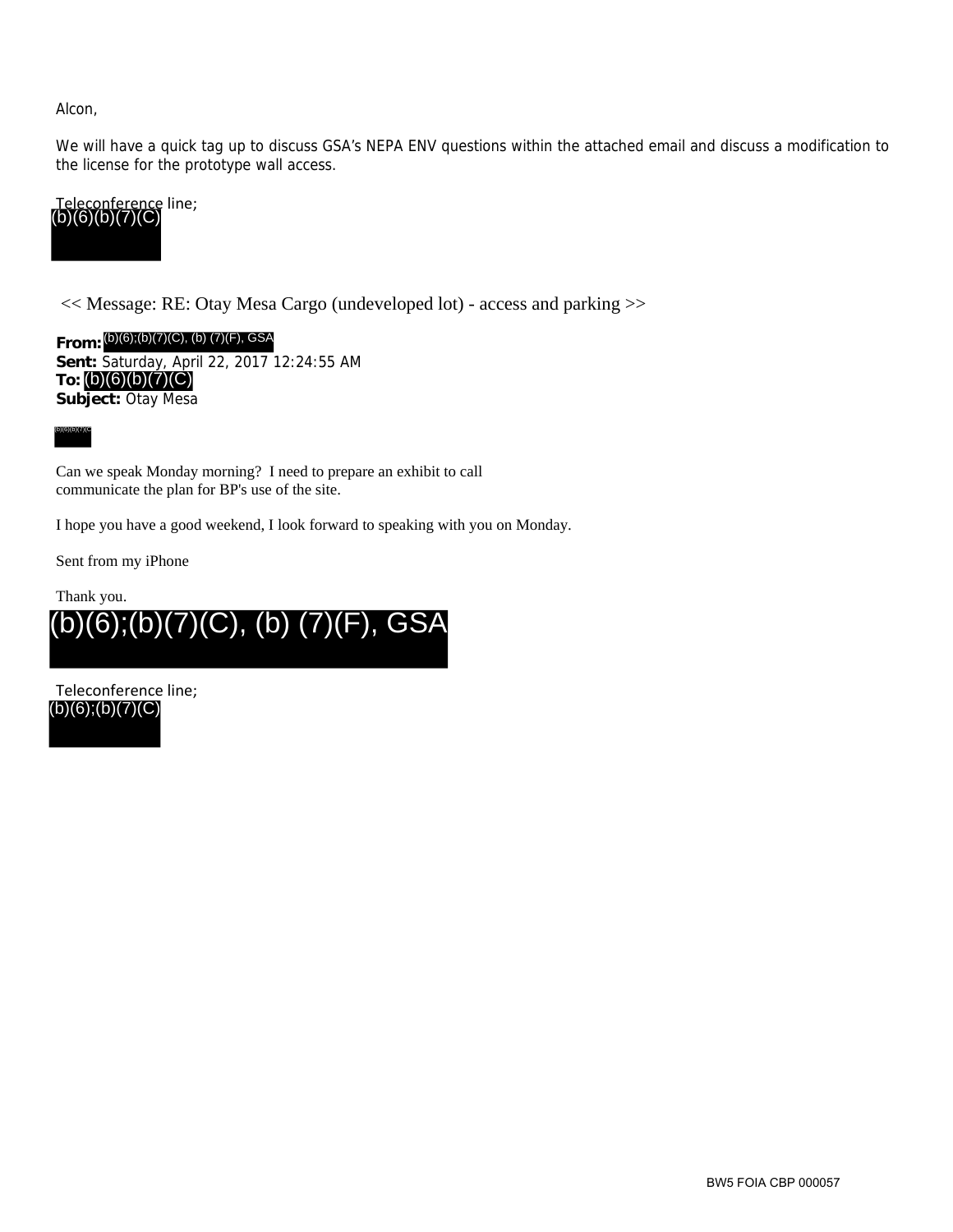**From: To: Cc:**

## $(b)(6)(b)(7)(C)$

**Sent:** Monday, April 24, 2017 9:18 AM



Subject: Subject: Re: [EXTERNAL] Re: Otay Mesa - Exhibit cargo area

Yes. All on the east side

Sent using OWA for iPhone

| (b)(6)(b)(7)(C)<br>From:<br>Sent: Monday, April 24, 2017 12:08:01 PM<br>To: $(b)(6)(b)(7)(C)$        |  |
|------------------------------------------------------------------------------------------------------|--|
| Cc:<br>(b)(6)(b)(7)(C)<br>Subject: [EXTERNAL] Re: Otay Mesa - Exhibit cargo area                     |  |
| OK, so all of CBP/BP's activities will occur in the 75 - 100' corridor on the east side of the site? |  |
| (b)(6)(b)(7)(C)<br>On Mon, Apr 24, 2017 at 9:06 AM,<br>$>$ wrote:                                    |  |
| All: see attached. <sup>(DIGID</sup> IO) let me know if you need me to make any changes to this.     |  |
|                                                                                                      |  |
| $(b)(6)$ ; $(b)(7)(C)$                                                                               |  |
|                                                                                                      |  |
| $(b)(6)$ ;(b)(7)(C)                                                                                  |  |
|                                                                                                      |  |
|                                                                                                      |  |
| <b>Complex Problems. Practical Solutions.</b>                                                        |  |
| www.lmi.org                                                                                          |  |
|                                                                                                      |  |
| (b)(6)(b)(7)(C)<br>From:<br>Sent: Monday, April 24, 2017 11:52 AM                                    |  |
| (b)(6)(b)(7)(C)<br>To:                                                                               |  |
| (b)(6)(b)(7)(C)<br>Cc:                                                                               |  |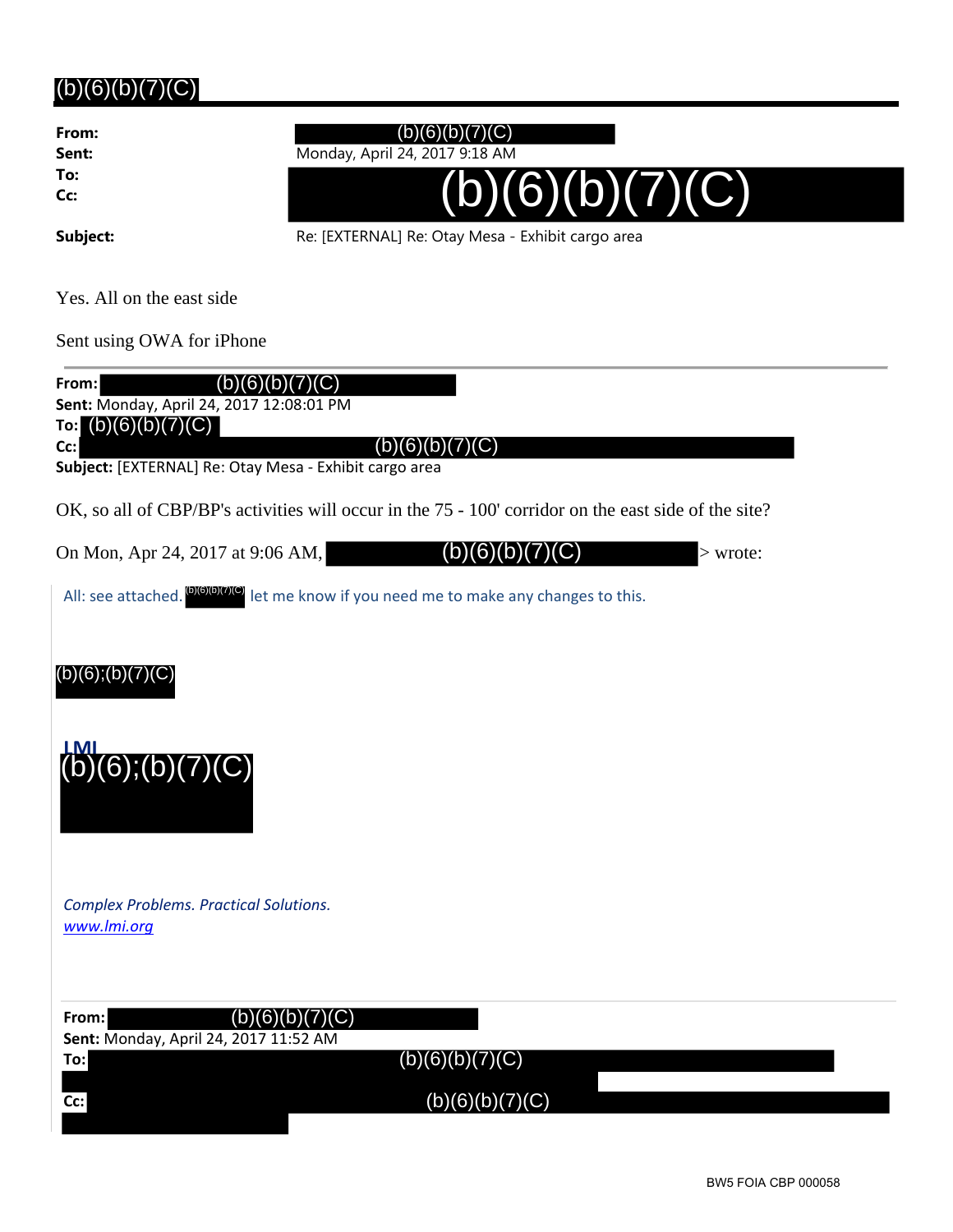Alcon,

Myself,  $(b)(6)(b)(7)(C)$  had our meeting this morning to discuss the GSA NEPA concerns (items 1 and 2) and attempted to understand the BPAM use of the area for the license and complete the exhibit. as you were not albe to attend, I did the best I could to help guide the discussion.  $(b)(6)(b)(7)(C)$ (b)(6)(b)(7)(C) (b)(6);(b)(7)(C), (b) (7)(F), GSA

# (b) (5), GSA

# (b) (5), GSA, (b)(6);(b)(7)(C), CBP

# (b) (5), GSA, (b)(6);(b)(7)(C), CBP

Action Items;

1.  $(b)(6)(b)(7)(C)$  – develop a description of use for the area along with a google earth plan noting affected areas (COB today and submit to GSA for coordination).

2.  $(b)(6)(b)(7)(C)$  – confirm any SHPO remaining activities, and complete the CATEX with driveway access noted to include into the GSA license and Exhibit.

As a reference  $-\frac{1}{2}$  (b)(6)(b)(7)(C) will be out of office beginning Wednesday and  $\frac{1}{2}$ (6)(b)(7)(C) will be out beginning Friday.

## (b)(6)(b)(7)(C)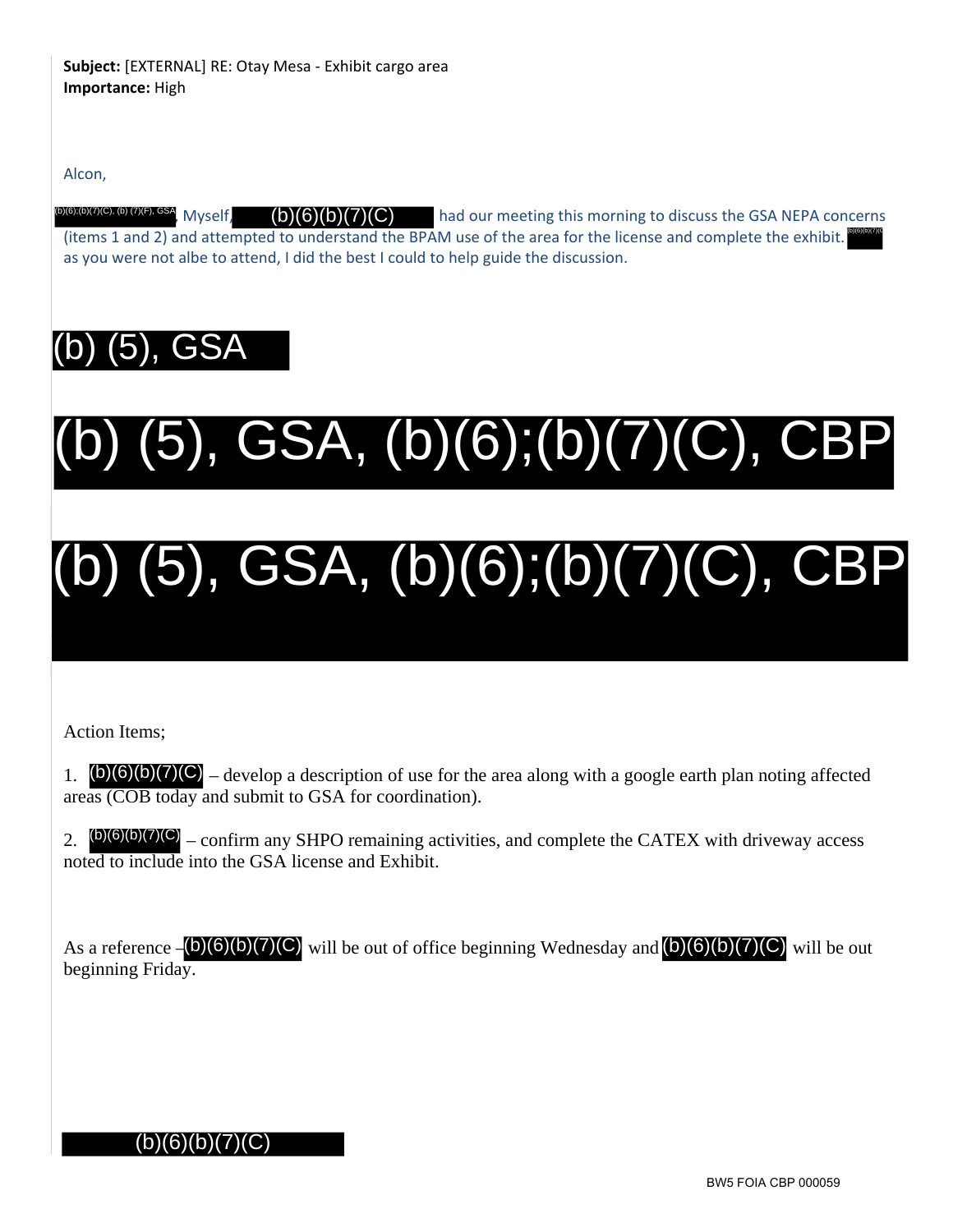|  |  |  |  | <b>Section Chief</b> |
|--|--|--|--|----------------------|

Laguna Niguel Regional Office

Field Operations Facilities PMO

Office of Facilities & Asset Management

U.S. Customs and Border Protection

Department of Homeland Security



‐‐‐‐‐Original Appointment‐‐‐‐‐

**From:** (b)(6);(b)(7)(C), (b) (7)(F), GSA

**Sent:** Monday, April 24, 2017 7:07 AM

**To: Cc:**

# $(b)(6)(b)(7)(C)$

**Subject:** Otay Mesa ‐ Exhibit cargo area

**When:** Monday, April 24, 2017 8:15 AM‐9:00 AM (UTC‐08:00) Pacific Time (US & Canada).

**Where:**  $(b)(6)(b)(7)(C)$ 

**Importance:** High

Alcon,

We will have a quick tag up to discuss GSA's NEPA ENV questions within the attached email and discuss a modification to the license for the prototype wall access.

Teleconference line;

 $(b)(6)(b)(7)(C)$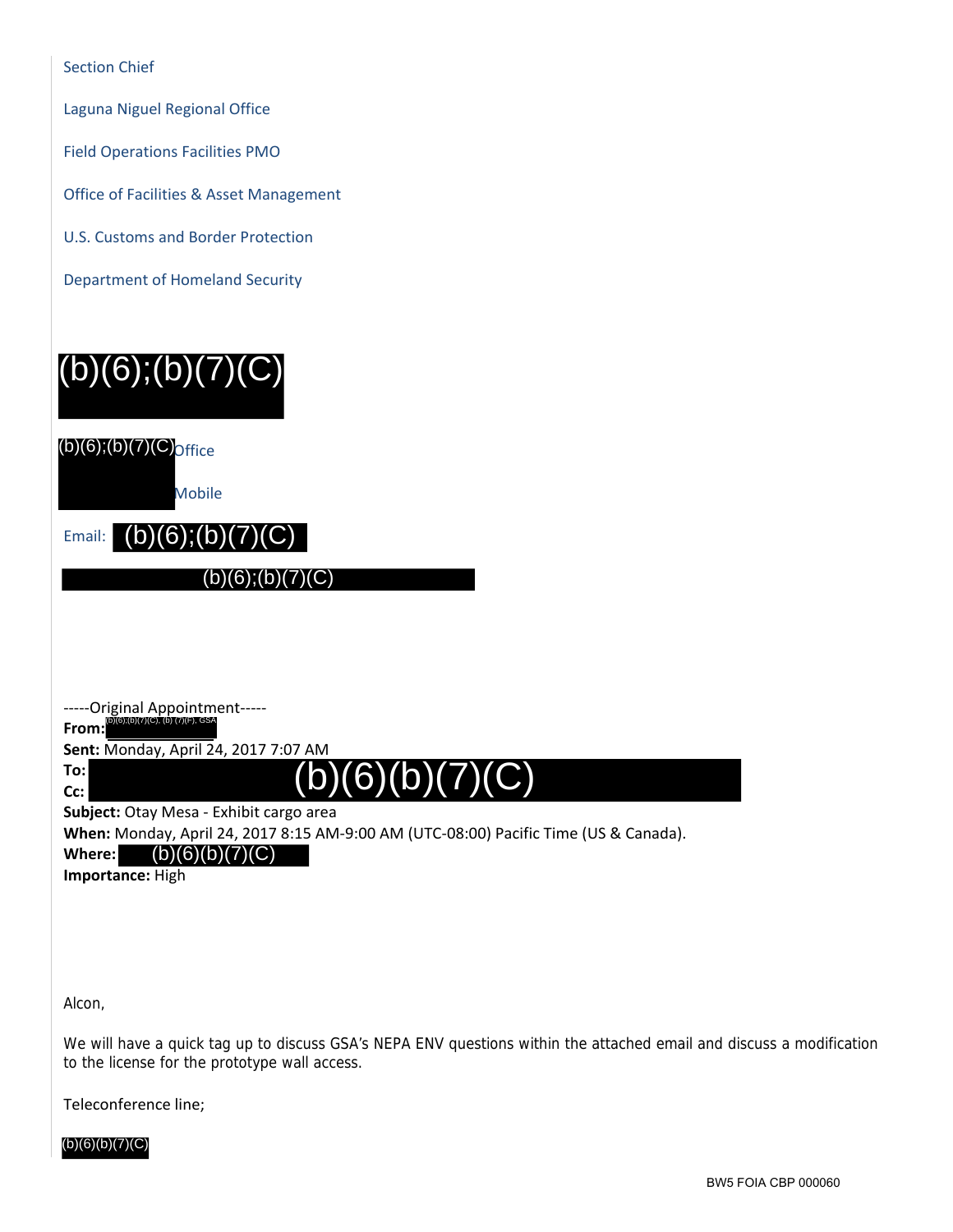#### BW5 FOIA CBP 000061

#### (b)(6)(b)(7)(C)

<< Message: RE: Otay Mesa Cargo (undeveloped lot) - access and parking >>

**From:** (b)(6);(b)(7)(C), (b) (7)(F), GSA **Sent:** Saturday, April 22, 2017 12:24:55 AM **To:** (b)(6)(b)(7)(C) **Subject:** Otay Mesa

(b)(6)(b)(7)(C)

Can we speak Monday morning? I need to prepare an exhibit to call communicate the plan for BP's use of the site.

I hope you have a good weekend, I look forward to speaking with you on Monday.

Sent from my iPhone

Thank you.



Teleconference line;





(P) (7)(C), (b) (7)(F), GSA

(M

(b)(6);(b)(7)(C), (b) (7)(F), GSA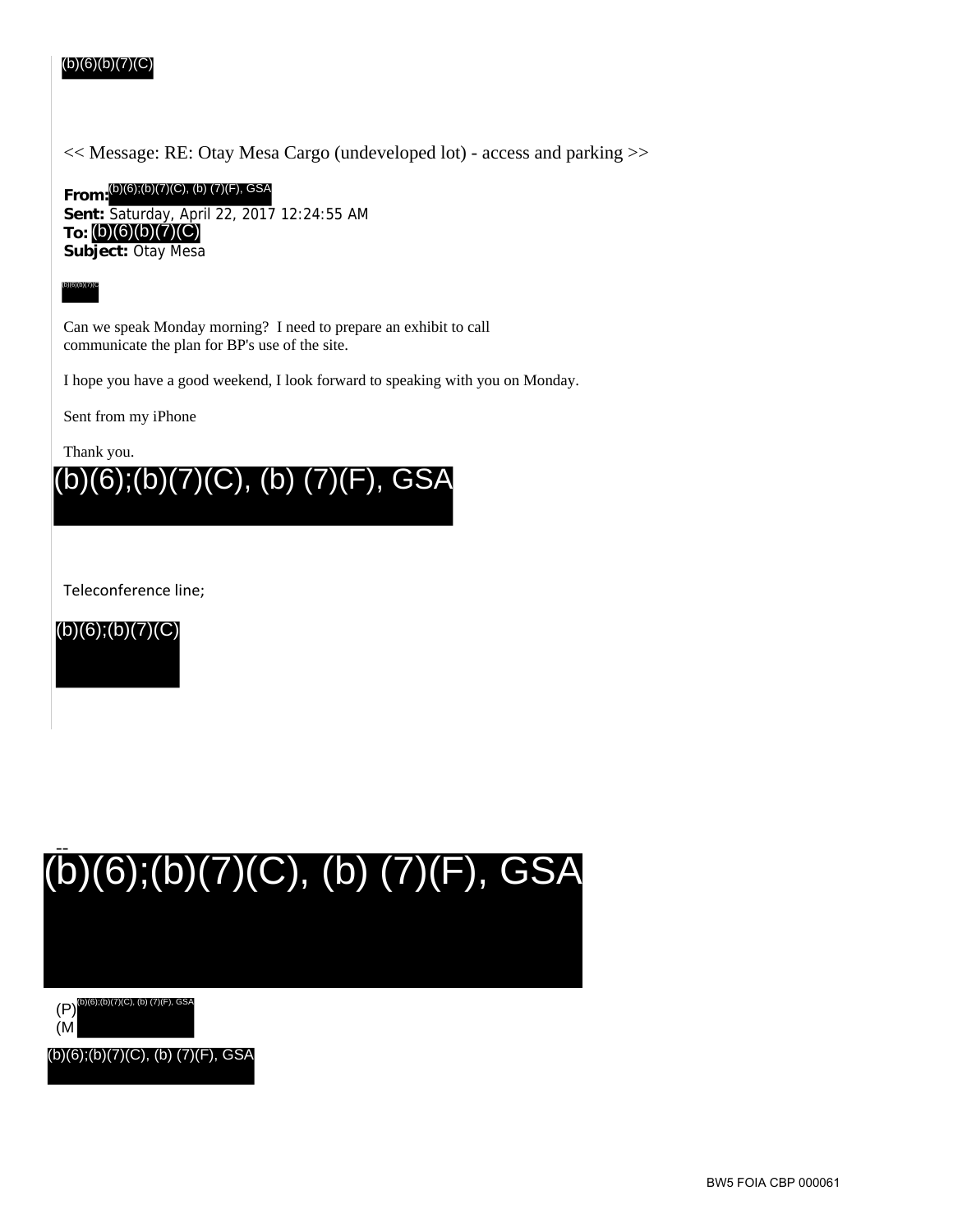**From: To: Cc:**

## **Sent:** Monday, April 24, 2017 9:06 AM **Subject:** RE: Otay Mesa - Exhibit cargo area (b)(6)(b)(7)(C)  $(b)(6)(b)(7)(C)$

**Attachments:** GSA access overview-OTAY.docx





|                                                                            | All: see attached <sup>(b)(6)</sup> ;(b)(7)(C) <sub>et</sub> me know if you need me to make any changes to this.                                                                                                                                                                                |
|----------------------------------------------------------------------------|-------------------------------------------------------------------------------------------------------------------------------------------------------------------------------------------------------------------------------------------------------------------------------------------------|
| (b)(6);(b)(7)(C)                                                           |                                                                                                                                                                                                                                                                                                 |
| $\frac{LMI}{(b)(6);(b)(7)(C)}$                                             |                                                                                                                                                                                                                                                                                                 |
| <b>Complex Problems. Practical Solutions.</b><br>www.lmi.org               |                                                                                                                                                                                                                                                                                                 |
| (C)<br>From:<br>(b)<br>6<br>Sent: Monday, April 24, 2017 11:52 AM          |                                                                                                                                                                                                                                                                                                 |
| To:                                                                        | (b)(6)(b)(7)(C)                                                                                                                                                                                                                                                                                 |
| Cc:                                                                        | (b)(6)(b)(7)(C)                                                                                                                                                                                                                                                                                 |
| Subject: [EXTERNAL] RE: Otay Mesa - Exhibit cargo area<br>Importance: High |                                                                                                                                                                                                                                                                                                 |
| Alcon,<br>b)(6);(b)(7)(C), (b) (7)(F), GSA<br>Myself,<br>6<br>(b           | had our meeting this morning to discuss the GSA NEPA concerns<br>material and the most controlled and the controlled and the controlled and the controlled and the controlled and the controlled and the controlled and the controlled and the controlled and the controlled and the controlled |

Alcon, Myself,  $(b)(6)(b)(7)(C)$  had our meeting this morning to discuss the GSA NEPA concerns (items 1 and 2) and attempted to understand the BPAM use of the area for the license and complete the exhibit. you were not albe to attend, I did the best I could to help guide the discussion.  $(b)(6)(b)(7)(C)$ (b)(6);(b)(7)(C) (b)(6);(b)(7)(C), (b) (7)(F), GSA

## (5), GSA



Action Items;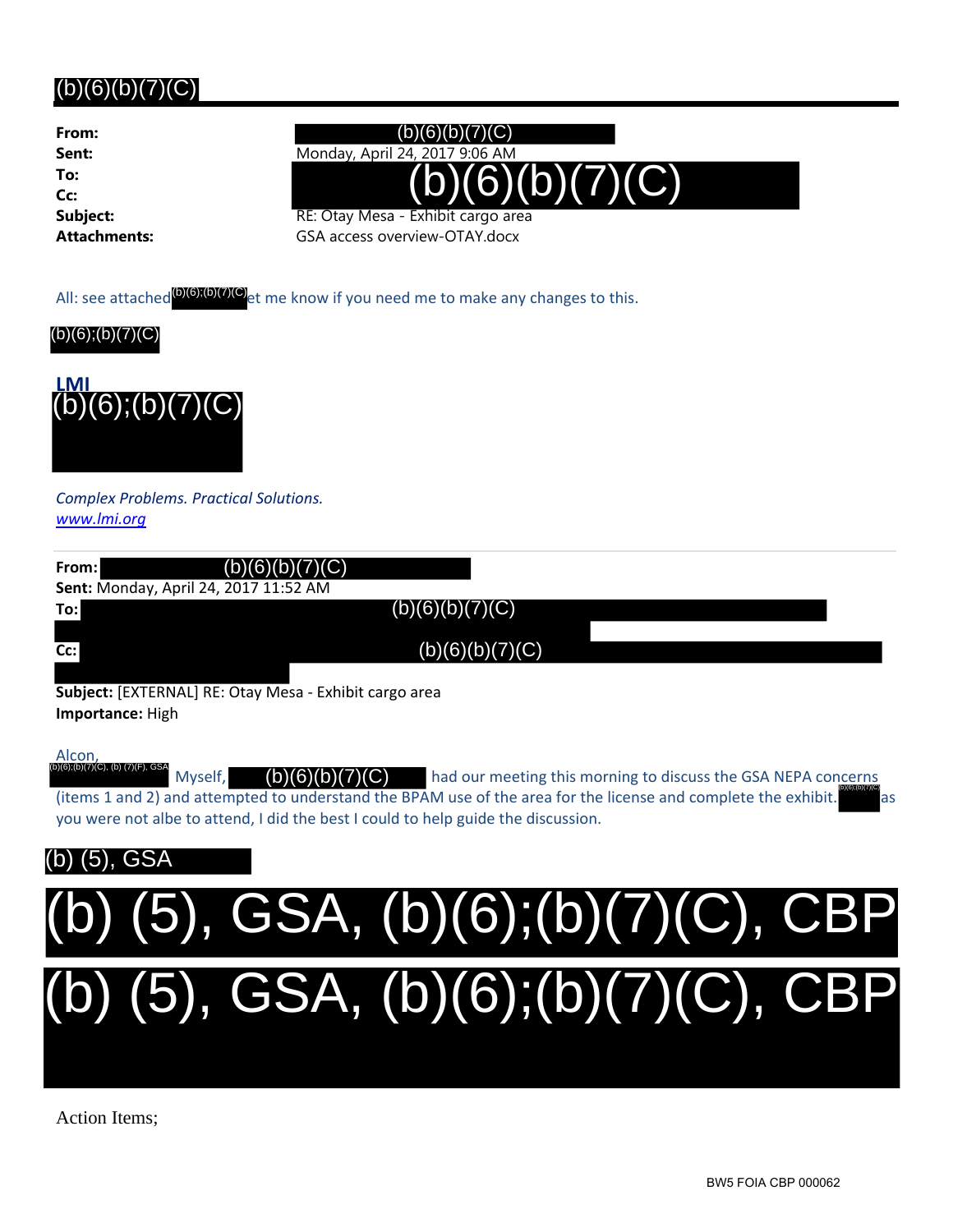- 1.  $(b)(6)(b)(7)(C)$  develop a description of use for the area along with a google earth plan noting affected areas (COB today and submit to GSA for coordination).
- 2.  $(b)(6)(b)(7)(C)$  confirm any SHPO remaining activities, and complete the CATEX with driveway access noted to include into the GSA license and Exhibit.

As a reference  $-\frac{1}{2}$  (6)(6)(b)(7)(C) will be out of office beginning Wednesday and  $\frac{1}{2}$ (6)(b)(7)(C) will be out beginning Friday.

### (b)(6);(b)(7)(C)

Section Chief Laguna Niguel Regional Office Field Operations Facilities PMO Office of Facilities & Asset Management U.S. Customs and Border Protection Department of Homeland Security



| -----Original Appointment----- |                                                                                      |
|--------------------------------|--------------------------------------------------------------------------------------|
| From: $(b)(6)(b)(7)(C)$        |                                                                                      |
|                                | Sent: Monday, April 24, 2017 7:07 AM                                                 |
| To:l                           | (b)(6)(b)(7)(C)                                                                      |
| $Cc$ :                         |                                                                                      |
|                                | Subject: Otay Mesa - Exhibit cargo area                                              |
|                                | When: Monday, April 24, 2017 8:15 AM-9:00 AM (UTC-08:00) Pacific Time (US & Canada). |

### **Where:** (b)(6)(b)(7)(C)

**Importance:** High

Alcon,

We will have a quick tag up to discuss GSA's NEPA ENV questions within the attached email and discuss a modification to the license for the prototype wall access.

Teleconference line; (b)(6)(b)(7)(C)

<< Message: RE: Otay Mesa Cargo (undeveloped lot) - access and parking >>

**From:** (b)(6);(b)(7)(C), (b) (7)(F), GSA**Sent:** Saturday, April 22, 2017 12:24:55 AM